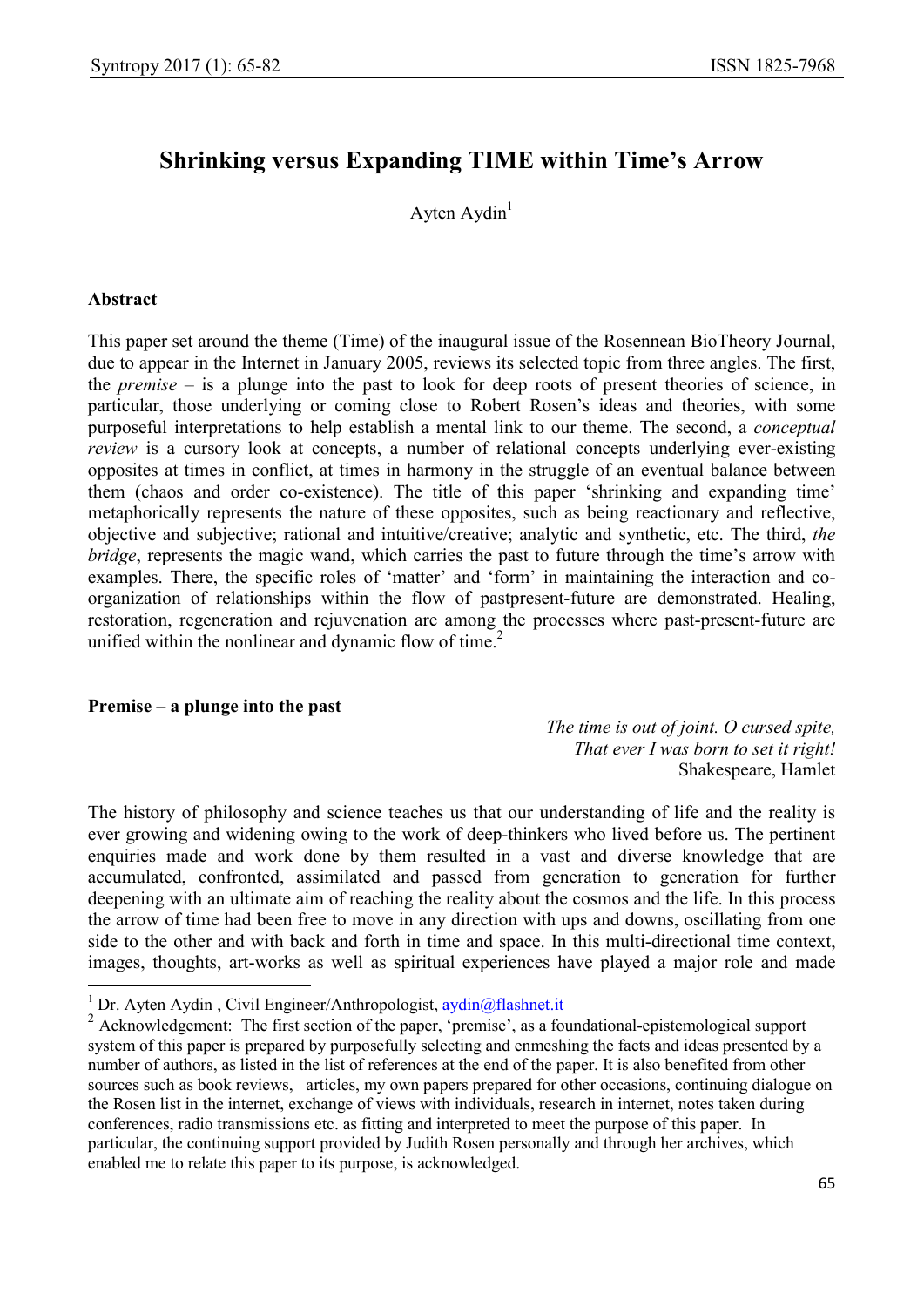pastpresent-future a multi-directionally flowing entity folding around the present moment. With St. Augustine's words, the past has become something sensed at the present in the form of thought and dream, the present something actually experienced at the present moment and finally the future also sensed at the present in the form of anticipation and hope.

Time is something elusive and relative. It makes different sense to different people, different society and culture. It is sensitive to location. It requires an event and/or a change to occur to bring the time-measure into existence to report an instant happening or a long history. When all is silent and no change occurs, the concept of time has no meaning. Its flow is not noticed. This conceptual framework implies that time could function both in the existential and the experiential realms. In the first, its arrow is one directional. Whereas in the imaginary-experiential realm it is free to move into any direction, as in the dream and the reflection worlds. Our present task is also carried out within a dynamic time sphere.

With a purposeful aim of tracing the thread of the seminal ideas which gave birth to the 'Rosennean Complexity Theory', a quick travel into the deep history of thought process of the western vision is made below. This carries us to the era of Pre-Socratic thinkers, a group of Milesian philosophers of the Asia-Minor to start with, who, in turn, is the repository of the ancient eastern philosophies, inbuilt in their thinking process. On the way some reflections are made to organize the relationships among differing thoughts and ideas in time and space in the light of our objective.

Among a few related to our task in hand, the ancient Greek Philosopher Heraclitus, who lived c.500 BC, amongst his ideas regarded the unity of the universe as the most important thing and considered that the unity arises from the combination of opposites and subsists through perpetual change. He was interested, however, more in the way the world actually functions than in its origin. He is the maker of the timeless aphorism: "Pãnta rhèi"- everything flows- 'continuing becoming', a precursor of the Rosennean complexity theory. It is thus the primary mover of this paper. Heraclitus' philosophy for the reality is being something dynamic and resulting from the unison of the perpetually becoming opposites with the essence of the world as their eternally regenerating secret harmony and balance. Similarly, Yin–Yang opposites can only exist as 'opposites' because of the existence of each. This is the Paper's operating ground, around its specific objective of enlivening –one of the 20th century philosophers and the forerunners of the new science- Robert Rosen's theory of life and living. It is a huge jump to arrive from that era to our present time, which in the process had many back and forth movements within the arrow of time. It, thus, requires a hard climb up with many negotiations on the way to move from the bottom of the deep well to the surface. Here below it begins the long trip in a condensed form starting, in effect, from the seminal work of Heraclitus.

Next Parmenides is also an ancient Greek philosopher and a contemporary of Heraclitus. He is the supporter of the idea that our senses deceive us, 'what is' or 'being' must be indivisible and unchanging, without a beginning or an end. This distinction later played a crucial role in Plato's theory of 'ideas' and of 'what constitutes true knowledge'. Zeno of Elea, a disciple of Parmenides, best known with his paradoxes of the arrow and of Achilles and the tortoise, indicated that the reality must be a continuous whole. He also argued in favor of the illusory nature of change and movement. These first two philosophers are the forerunners of two opposites of 'becoming' and 'being' and later the ideas and approaches of Aristotle and Plato in furthering the philosophy and science. They are, however, two inseparable sides of the same medallion. Pythagoreans (6th –5th centuries B.C.) made important contributions to mathematics and science. They took the mathematics and geometry beyond their practical stage and developed them theoretically. They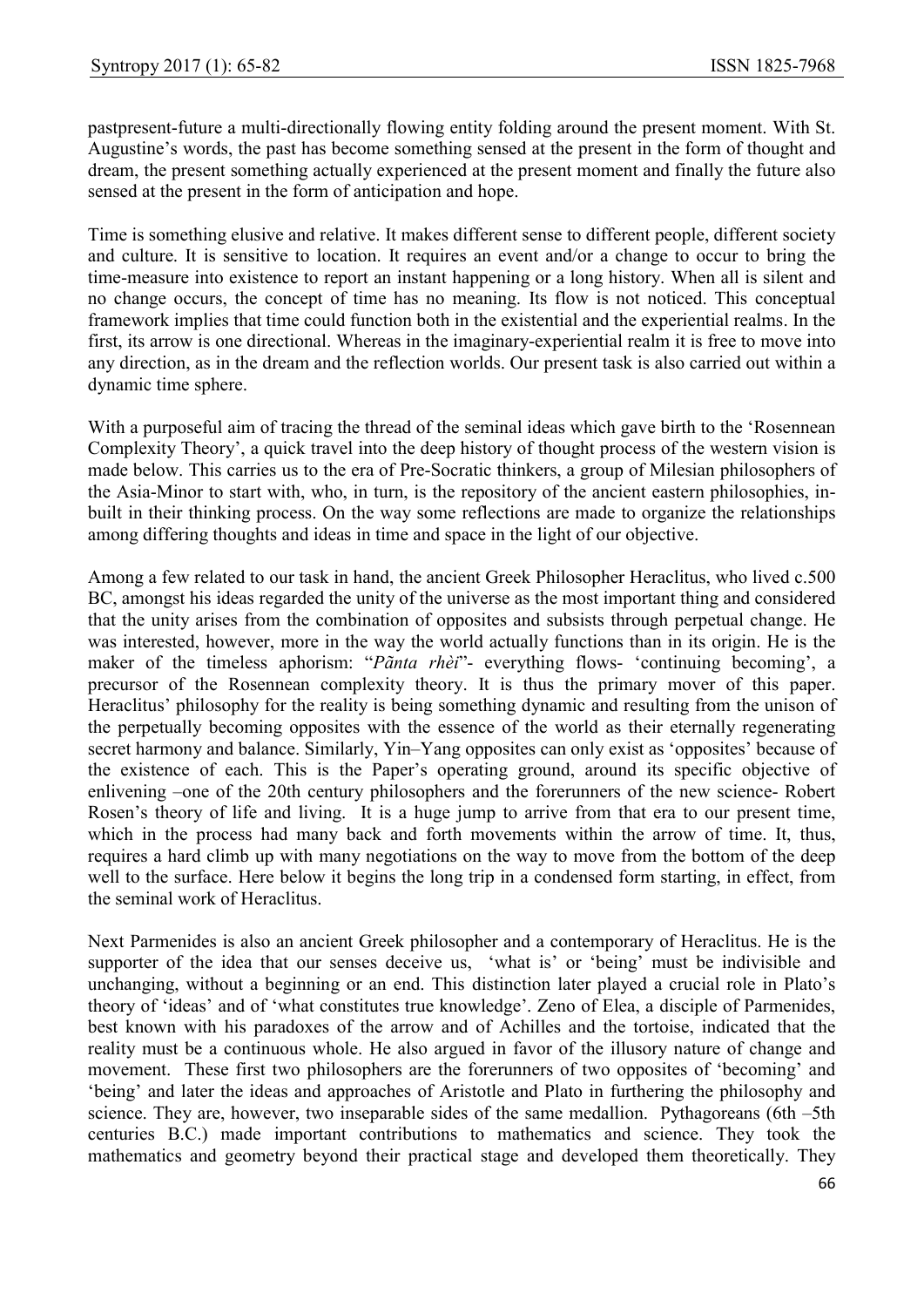were the first to think about the relationship between mathematics and nature, investigating numerical relationships in acoustics and musical theory. Describing the world by numbers was their most important legacy. Ages later, in the 17th century, Galileo declared: "Philosophy is written in a huge book, which stands open before our eyes, that is the universe. It cannot be read until we have learnt the language and become accustomed to the symbols in which it is written. It is in a mathematical language, and the letters are triangles, circles and other geometrical figures, without which it is not possible to understand a word." This is also the belief of most of the scientists today. Pythagoreans distinguished 'number', or 'pattern' from 'substance', or 'matter', viewing it something that limits matter and gives it a shape. They stood for enquiring into pattern rather than inquiring into substance. Recent studies on complex systems in many ways find their roots within the Pythagorean work. It was also the belief of the Jewish mystics who generated the Kabbalah that mathematics was God's own language, which was why mathematics is so applicable to musical notes and wavelengths of light, etc.

Later Euclid (c. 300 B.C.) furthered their work, especially, to give to geometry stable foundations and a thorough structure. He also managed to solve many complex problems with the help of geometry. There was, though, a subtle assumption about the nature of space involved in Euclidean geometry, such as the assumption of a flat space, we are familiar with, as its base. Until the 19th century and in the early 20th century such dimensional subtleties were not questioned. Even existing alternative theories of geometry were of only philosophical interest until Einstein introduced his special and general relativity theories in 1905 and in 1915. Then it was realized that space has a positive and negative curvature. However, Euclidean geometry still remains valid for flat space and provides a solid starting point for the conventional science. As was understood later that application of this assumption to models generated by physics for describing the universe was not adequate. It is observed that the more complex a system's organization is, the more deficient physics-based models become. This is certainly the case for all living systems.

Aristotle (384-322 B.C.) is a philosopher with a great breadth of thought, with an internal coherence and consistency and a polyvalent scientist of his time, was the inventor of the formal logic. Besides logic, he dealt with a variety of subjects, including physics, biology, metaphysics, ethics, politics, sociology, meteorology and other subjects concerning life and living and the world. He was a great synthesizer. He developed his theories in systematic treatises. He believed that form/pattern had no separate existence, but it was immanent in matter. For him, the matter did not exist separately from the form. Matter, however, contains the essential nature of all things, but in the form of potentiality. By means of form this essence becomes real, or actual (self-completion/entelechy). Thus the matter and form are the two sides of the process, separable only through abstraction. This is also one of the deep roots of the new science now appearing as an iceberg for discovering what is underneath.

Aristotle's treatise concerning physics, contains four hard-to-grasp and at times ambiguous causes: material, efficient, formal and final, which had, beyond his time, played a significant role with its varying interpretations, in due course, to suit the purpose at hand, both in scientific and theological philosophies.

These are (from J.Kinneman's lecture):

- *Material cause*: "that out of which a thing comes to be, and which persists", e.g., bronze, silver, and the genus of these (made out of metal/ matter);
- Formal cause: "the statement of essence" "the account of what it-is-to-be, and the parts of account" (is to be);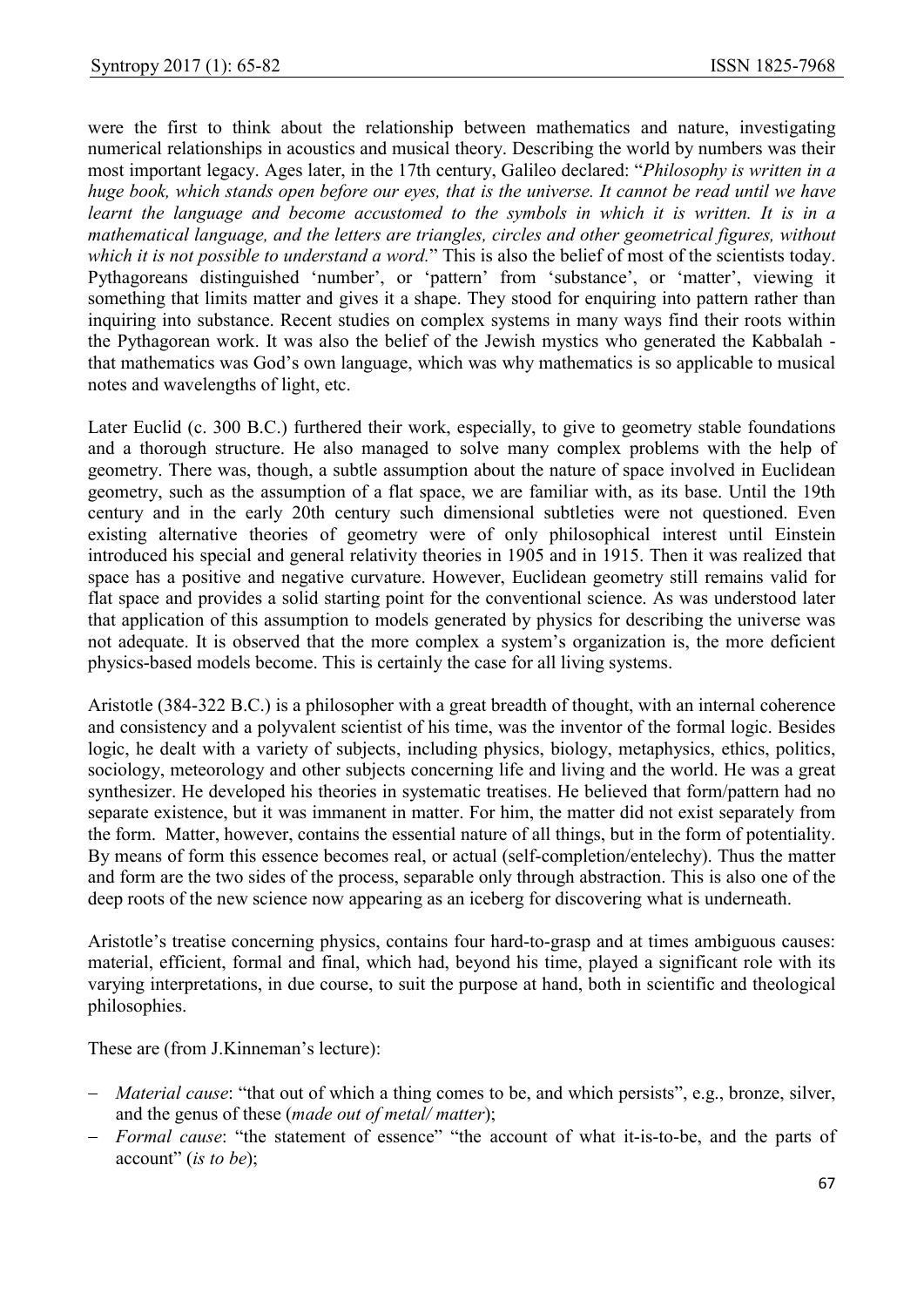- *Efficient cause*: "the primary source of change", e.g., the man who gives advice, the father (of the child) – (*produces*);
- Final Cause: "the end (telos), that for the sake of which a thing is done," e.g., health (is the cause of exercise) –  $(for)$ .

For our purpose we can interpret these causes within its most essential causes as formal and final which seem to be alike in essence. They are static. Efficient cause is then the process to actuate the change, to produce the form out of matter. It is dynamic. In the end the form, consisting of its purpose of being so, contains all causes in one. It has thus supremacy over the matter, an important point demonstrating the difference between reductionistic/simplicity (matter related) and holistic/complexity (form related) systems.

Aristotle saw the terrestrial realm as a place of change within four essential qualities interacting with contrary qualities as shown in Figure 1. According to him the unchanging heavens must be made of some other substance, not subject to change.



Aristotle's view of matter was essentially a qualitative. For him these qualities cannot be broken down or analyzed further. They should be considered as the ultimate constituents of the world. As such his view of the world was a qualitative one, thus making the actual very different from the ideal. While mathematics can describe some of these qualities, it cannot do the same for all of them and in all situations. He thought that everything had a potential to be something or somewhere else, which it might actualize, unless hindered from doing so. Matter for him contained the essential nature of all things but only as potentiality. By means of form this essence becomes real or actual. All these views seem very supporting for biological theories, though he used them also for physics. The understanding of form is inextricably linked to the understanding of the development process. He thus explained the world as something mechanical, working like a clock on the physical ground and or something organic, which works like an animal on the biological ground. On the other hand, owing to some difficulties in explaining the life in mechanical terms many ancient scientists tended to use organic explanations also in physics. The tension between mechanism and holism has remained an ever-recurring theme throughout the history of biology: a dichotomy between substance (matter, structure, quantity) and form (pattern, function, quality).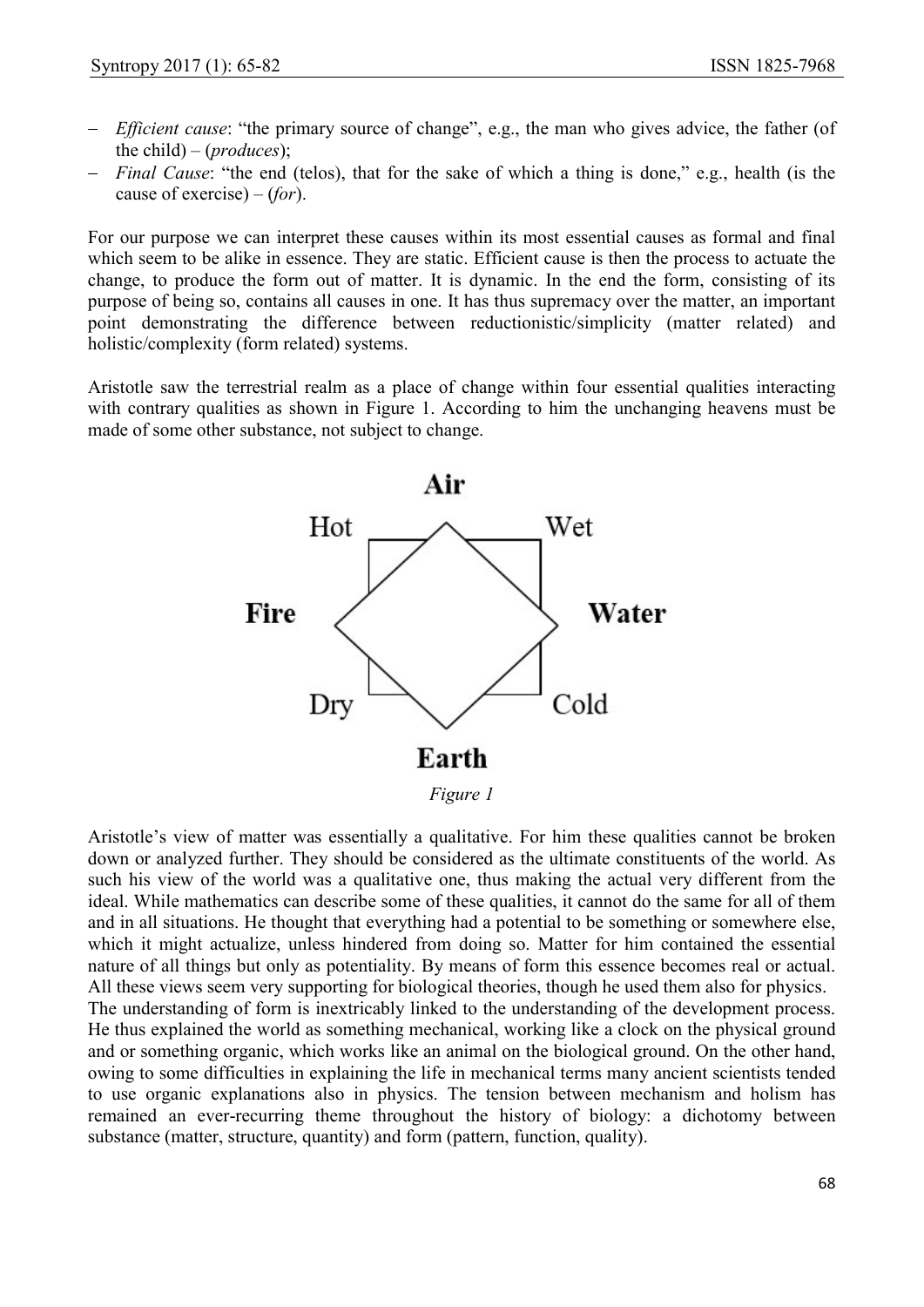Aristotle's ideas reshaped the western thought and the belief systems during the 12th/13th centuries. It had been also a useful tool for the church. This especially owes to the interpretation of Aristotle's metaphysics by theologian Thomas Aquinas (13th century), in terms of ethics and human behavior. In that period in the Latin world, translations from Greek to Latin were not yet available. His work was, therefore, based on the translations and interpretations made in Arabic from the philosophical works of Aristotle in Greek by Averroe (Ibn Rochd, a 12th century Islamic philosopher who then lived in Granada/Spain).

Averroe's own ideas were very much in line with those of Aristotle. Thus his own interpretations later used by Thomas Aquinas should not have been too different from the authentic views of Aristotle. But they were still second hand opinions. Also in their next translation into Latin and reinterpretation in due course they were likely modified. Then, Thomas Aquinas uses the final Latin text in creating his famous book: 'The Summa of Theology'. This philosophical/theological literature greatly influenced the Christian doctrine that in turn influenced the western thought in general during the medieval era of which echoes had even lasted beyond the Renaissance and the Humanism movements born later in Italy.

The Renaissance and the Humanism movements from 14th through 16th centuries were, however, influenced directly by the ancient Greek philosophy and science through the direct translations made from the Greek literature to Latin by Greco-Roman thinkers and philosophers. Among others, Aristotle's polyvalent works had continuously been the main pillars of the birth of the new vision, to last until the seventeenth century, when Galileo, Newton, Descartes entered the scene and introduced yet another new thought system and science and became its main architects. Aristotle's views and scientific theories were consigned to oblivion.

Aristotle is, however, now re-entering the western thought and making an apposite contribution to shaping the new world-view of reality. His works remain as a rich and inexhaustible source of wisdom to extract and to suitably interpret in the light of today's needs and existing contrasting ideas. In understanding Aristotle's mind and interpreting his ideas one needs to remember Averroe's words: "in Aristotle's works every virgule has its specific function in conveying the essence of his ideas". In the antiquity, while it was Roman physician Galen's work (2nd century A.D.) on the human body that is known as the beginning of biology, in reality it was Aristotle and his disciples, five centuries before Galen, who paved the way, for biology. He, however, had great difficulties, during his time, to get biology to be accepted as a proper field of study, as it concerned some delicate matters such as human beings and heavens.

Revolutionary thinking in the 16th and 17th centuries, however, radically changed the medieval world-view, sweeping away with it both Aristotelian philosophy and Christian theology and replacing all with precise mechanistic thinking, namely, the world as a machine. Mathematically quantifiable properties replaced qualities and heliocentrism replaced geocentrism. The distinction between the celestial and terrestrial realms was abandoned, since gravity could now explain both the motion of the planets and the falling of objects dropped on earth. They followed more of the atomistic line of the ancient thinking.

This paradigm shift, so-called Scientific Revolution, had resulted from the new discoveries in physics, astronomy and mathematics during this period and associated with Copernicus, Galileo, Descartes, and Newton, a few of the prominent scientists of their time. Galileo, who was the first to discover the gravity, pushed away the quality from science into oblivion, limiting it to the study of phenomena, which could be measured and quantified. This has dominated throughout the modernity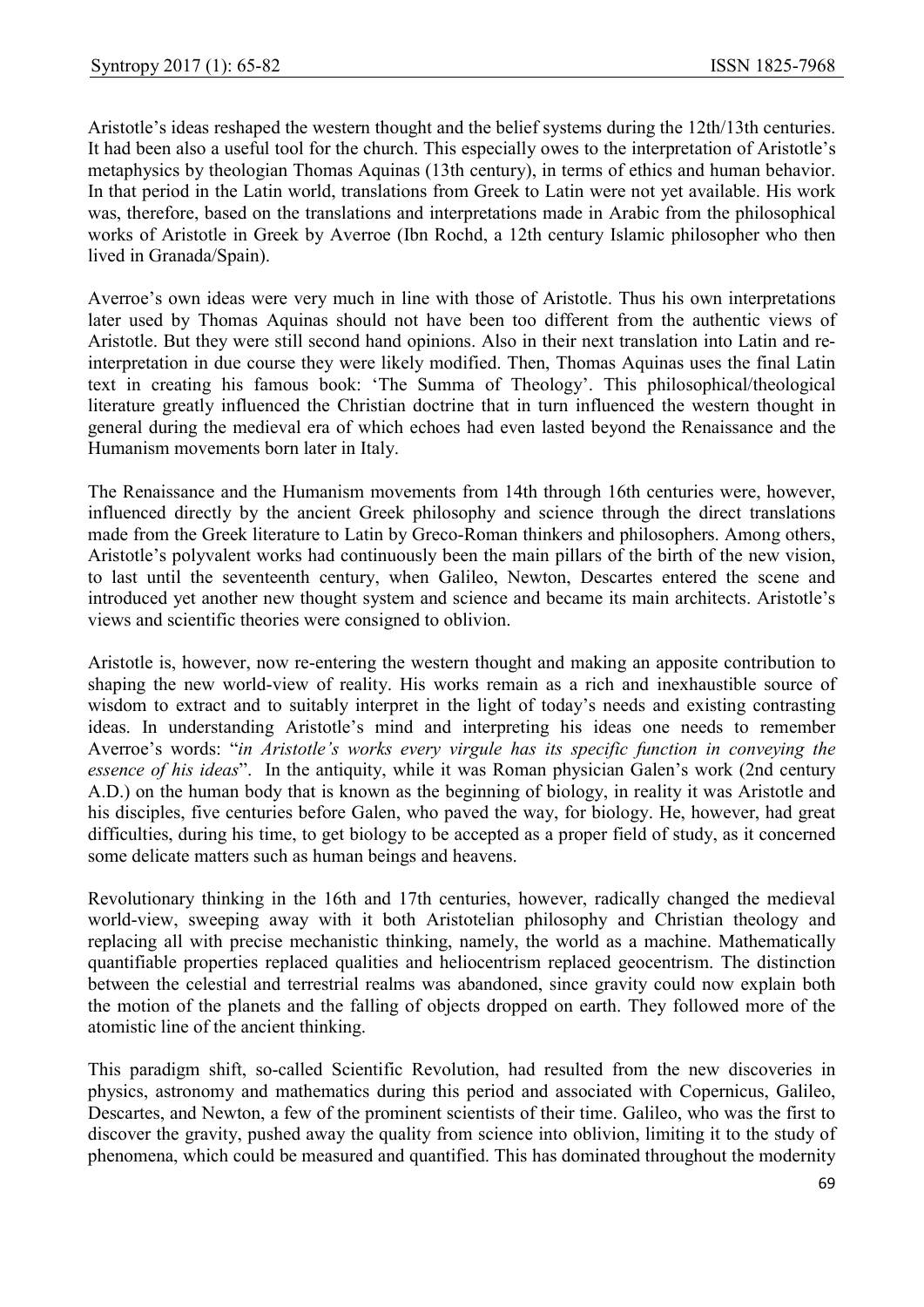affecting not only the physics but also touching deeply all life-matters and day-to-day living. The world thus lost its soul and become a solid matter to think and function as a machine. Descartes, on the other hand, in line with this new paradigm, created the method of analytic thinking. According to him, the material universe, including living organisms, was a machine, which could in principle be understood completely by analyzing it in terms of its smallest parts. Following on their views of the world as a perfect machine governed by exact mathematical laws, Newton made a synthesis in the form of the well-known 'Newtonian Science'. From thereon, his framework had been the guru of all scientific studies and advancements. It is still dominating the scene, rightly, but sometimes wrongly depending where and how it is used, though together with newly emerging alternatives. For example, in the light of the new science of chemistry, the simplistic mechanical models of living organisms were largely abandoned, but the essence of the Cartesian idea survived in that the laws of biology can ultimately be reduced to those of physics and chemistry. With this baggage of epistemology we have arrived in the 19th and 20th centuries when new thoughts started to emerge and to question the validity of the old.

The first opposition to Newton-Cartesian framework came from the field of art, literature and philosophy towards the close of the 18th and thereafter during the 19th centuries. Several poets and philosophers returned to the Aristotelian world-view concentrating on the nature of organic form. Goethe (1750-1832), for example, was the first to use the term 'morphology' for the study of biological form. He conceived of form as a pattern of relationships within an organized whole: a forerunner of the systems thinking. He and all artists of his time concerned mainly with a qualitative understanding of patterns and they thus placed great emphasis on explaining the basic properties of life in terms of visualized forms. He, in particular, felt that visual perception was the door to understanding organic form. This understanding also played an important role in the philosophy of Kant.

Kant (1724-1804) in his studies placed the process of knowing as his central concern. He thought 'every event has a cause', that cannot be fully established through experience. He set out to show that our knowledge derives partly from our direct perception of external objects and partly from our own manner of perceiving them. His greatest insight was that instead of thinking of our knowledge as necessarily having to conform to objects, we must view objects as conforming to our way of knowing them. He argued that we cannot comprehend the truth about an object 'as it is', for our understanding of that object is always dependent on the structure of our minds. We cannot find an independent truth about an object, since our knowledge of that object is structured by space and time (what he called 'the pure form of intuition'), as well as by the categories that are inherent to our way of thinking (e.g. causality). He called them a priori concepts.

Though these thoughts do not reflect the way we know the world but they direct the way we behave in the world. He made an attempt to reconcile Descartes' rationalism and Hume's empiricism and sought a way out of the difficulties in which both found themselves entangled. His view was that our representations require both the trigger of external reality and concepts that do not derive from that reality has, directly and indirectly influenced most thinkers who have addressed themselves to the problem of knowledge and the scope and limits of reason. He believed that science could offer only mechanical explanations. Though he affirmed that in areas where such explanations were inadequate, scientific knowledge would need to be supplemented by other methods, considering nature being teleological. According to him the most enquiry in this sense is related to 'the understanding of life'.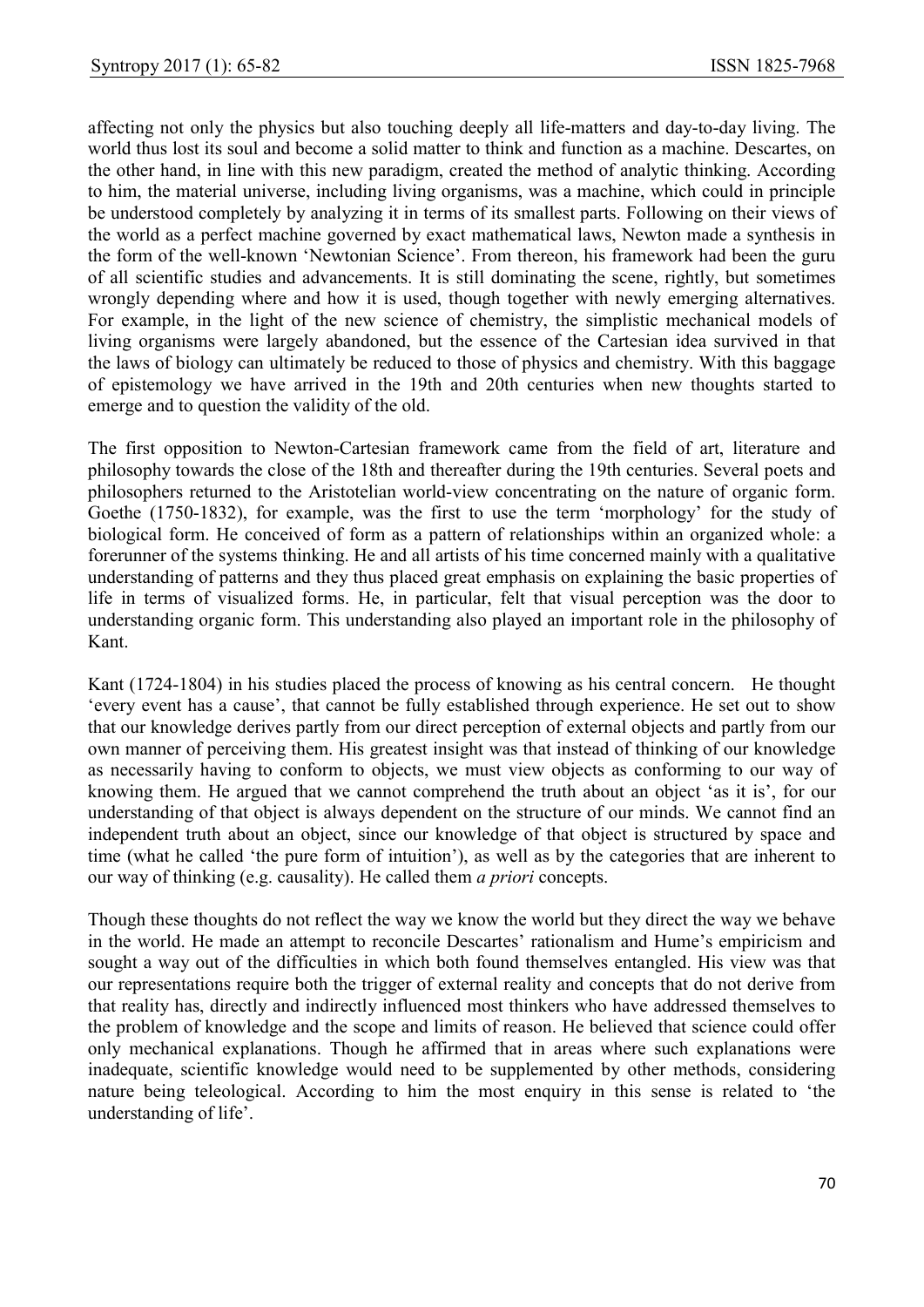Schopenhaur (1788-1860) considered the Will as the fundamental reality behind the phenomena we perceive. The Will, for him is one and timeless. It shows itself in the whole of nature, both animate and inanimate. He was the first western philosopher to explore Hindu and Buddhist ideas and to incorporate them into his system. The idea of the primacy of the will opposed to the primacy of knowledge has since been advocated by a number of modern philosophers such as Nietzsche.

At the end of the 18th and the beginning of the 19th centuries this opposition to mechanisticmaterialistic view was so strong that the primary concern of biologists was the problem of biological form, and questions of material composition were secondary. Later in the 19th century the emphasis shifted, though, again back to mechanism, when the newly perfected microscope led to important advancements in biology. Biological functions were now seen as the results of interactions among the cellular building blocks, rather than reflecting the organization of the organism as a whole. Among others, for example, Pasteur's discoveries led to simplistic 'germ theory of disease', in which bacteria were seen as the only cause of disease. This reductionist view over-shadowed an earlier alternative theory of Claude Bernard, the founder of the modern experimental medicine. In his theory Bernard had observed that in a healthy organism this internal environment remains constant, even when the external environment fluctuates considerably. This concept was the harbinger of the notion of homeostasis of Walter Cannon in the1920s. Similarly many other theories of the 19th century such as cell theory, embryology, and microbiology developed based on mechanistic conception of life as a firm dogma among biologists paved the way for the next wave of opposition, so-called 'organicism movement'. The limitations of the reductionist model were shown even more dramatically by the problems of cell development and differentiation.

At the turn of the 20th century Poincaré, re-introduced the originally Pythagoreans' concept on the visual imagery into mathematics of the dynamical systems, that is a shift to geometry, the mathematics of visual shapes, from algebra, the mathematics of formulas. His geometry is however not Euclidean, but a new kind of geometry- mathematics of patterns and relationships, known as topology with the ability to transform patterns from one form into topologically equivalent another, by continuous bending, stretching and twisting, without changing the properties of geometric figures in the process. Topology is, then, really the mathematics of relationships of unchangeable or 'invariant' 'patterns'. Poincaré used topological concepts to analyze the qualitative features of complex dynamical problems and in doing so laid the foundations for mathematics of complexity that would emerge a century later. His concepts had, however, been sent to a deep background with the appearance in a few years' time of Max Planck's energy quanta and Albert Einstein's special relativity theory. Then in the next half a century physicists and mathematicians were overwhelmed with these new revolutionary developments such as 'quantum physics' and 'relativity theory', only in 1960s to go back and dig out more of Poincaré's dusted archives in connection with the complexities of chaos. Scientists can now, with the help of high-speed computers, peep into the depths of complex trajectories of complexities. The solutions appear in the form of a curve or a set of curves or a graph, not a formula.

Another important shift has taken place concerning the space and time. These separate concepts have lost their dogmatic absolute positions as stipulated by Newton as invisible scaffolding that gave the universe a shape and structure and remained as the corner stones of the classical physics, which lasted more than two hundred years. Maxwell had added to it electrical and magnetic forces (1860), regarding the motion, which had opened the way to the theoretical physics. Then space and time have united under one roof and become one as a relative concept, meshed into 'Spacetime', as invented by Einstein, a concept changing only on the perception of its observer. Namely, it would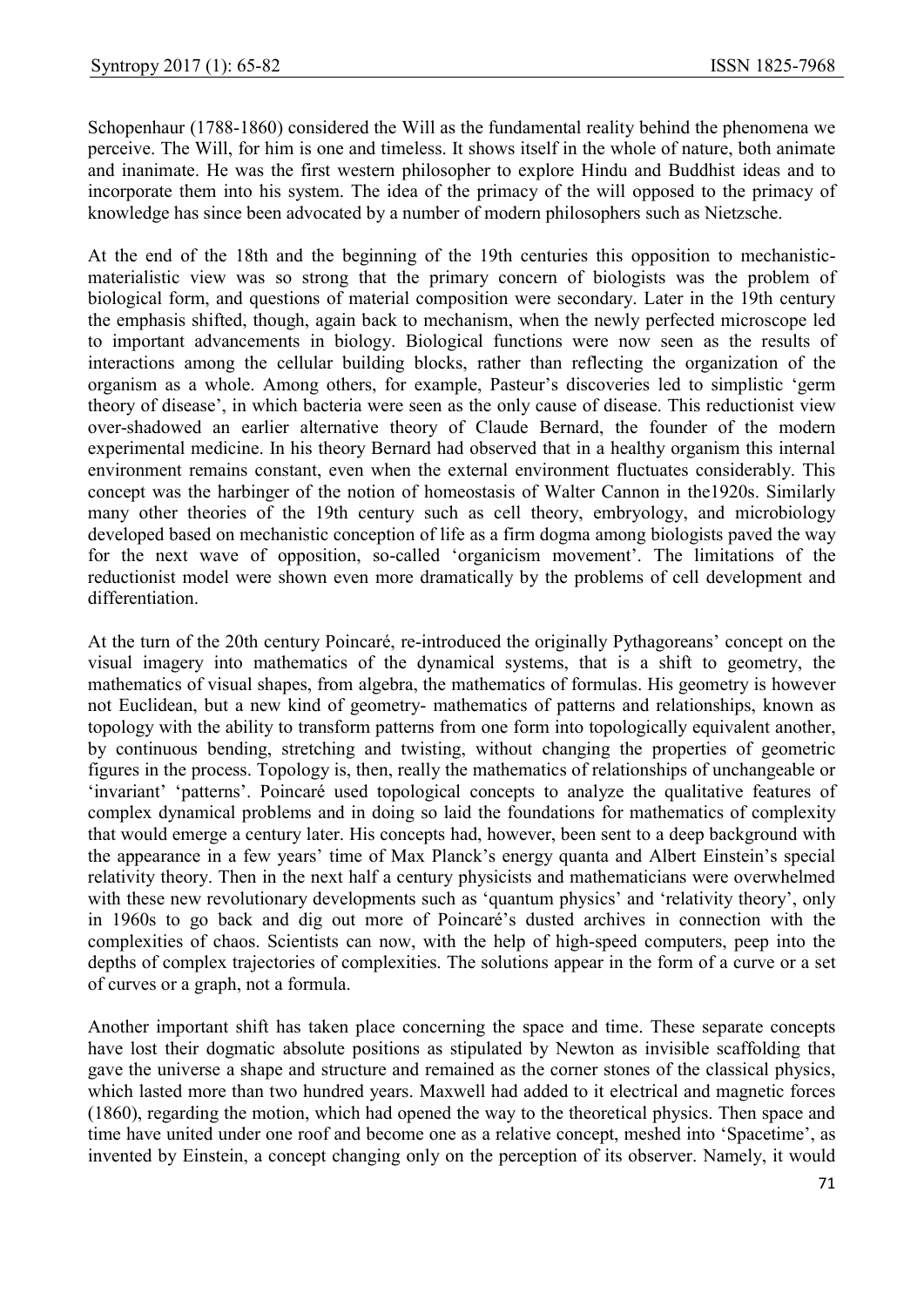acquire a meaning only if it referred to a *function* taken place on a given location in a given moment: answering to 'where' and 'when' questions as one unit.

In shaping this new 'spacetime' concept Einstein, among other things, must have been inspired by the idea initiated, in the 1870s, by the Austrian physicist and philosopher Ernst Mach concerning the shape and the motion of a surface. Furthermore, his ideas suggested that there would be no conception of motion or acceleration if there were no benchmarks for comparison. With all these differing views Mach was the first significant challenge to Newton's work, before Einstein. Einstein, with his later works had further proved that Newton's physics could not describe the reality of our world, which is a relativistic reality. As this manifests only in extremes of speed and gravity Newton's physics will still continue providing the approximation acceptable in many circumstances as a utility not a reality.

During 1920s there has been another entry into the realm of physics, also contesting the Newtonian view namely, quantum physics. It is not, however, in line with the Einstein's general relativity theory, especially its uncertainty principle. Their gap is still to be closed perhaps with new theories to be discovered to function at higher realms to embrace both from above. The view in the quantum physics is that the solid material objects of classical physics dissolve at the subatomic level into wavelike probabilities. These patterns, moreover, do not represent probabilities of things, but rather probabilities of interconnections. Subatomic particles have no meaning as isolated entities but can be understood only as interconnections, or correlation, among various processes of observation and measurement. Quantum theory deals with interconnections and not with things *per se*. This theory also gave rise to the school of organismic biology cited above. Neither this theory nor the general relativity theory alone can explain the reality. They both meet the needs of different systems; the former successfully deals with microsystems and the latter with the macro-systems. Taken together, they clash. There is a gap to be closed to make them work together. This is the idea of a unified theory. Efforts are being made with this aim, mainly starting from the quantum theory to upgrade it by including the missing gravitational forces within its framework, namely launching a move towards meeting the general relativity theory. Without a successful union between general relativity and quantum mechanics the end of collapsing stars and the origin of the universe would remain forever mysterious. Leading contenders at the present are 'Superstring theory/M-theory' on the one side and the 'Loop Quantum Gravity theory' on the other side. There seem to be appearing promising results from both, but yet only experimental proofs. Even if these efforts successfully develop into a unified theory, but it may not satisfactorily meet the needs of living systems. Close observation on their progress will prove useful in developing theories of wider horizons and dealing with the questions of life.

Schrödinger, who for the first time posed the question "*what is life?*" in his book published in 1944. This brought the need into an open platform for a brand new science, beyond physics and even beyond biology to adequately deal with life and living. In his above-cited book he advanced clear and compelling hypotheses about the molecular structure of genes. These thoughts stimulated biologists to think about genetics in a new way. He further concluded that organisms were repositories of what he called new physics. Thus he paved the way towards a new science, molecular biology. It is remarkable that coming from a background fully immersed in the contemporary physics he has admitted the shortcomings of its laws in adequately dealing with living things. Einstein later more emphatically supported this argument. Late in the 20th century biophysicist Robert Rosen, in line with the findings of his predecessors mentioned above, further indicated the need for a thorough re-thinking of the capabilities of the contemporary science, in particular as far as its application to living systems were concerned. Hence, he proposed a bio-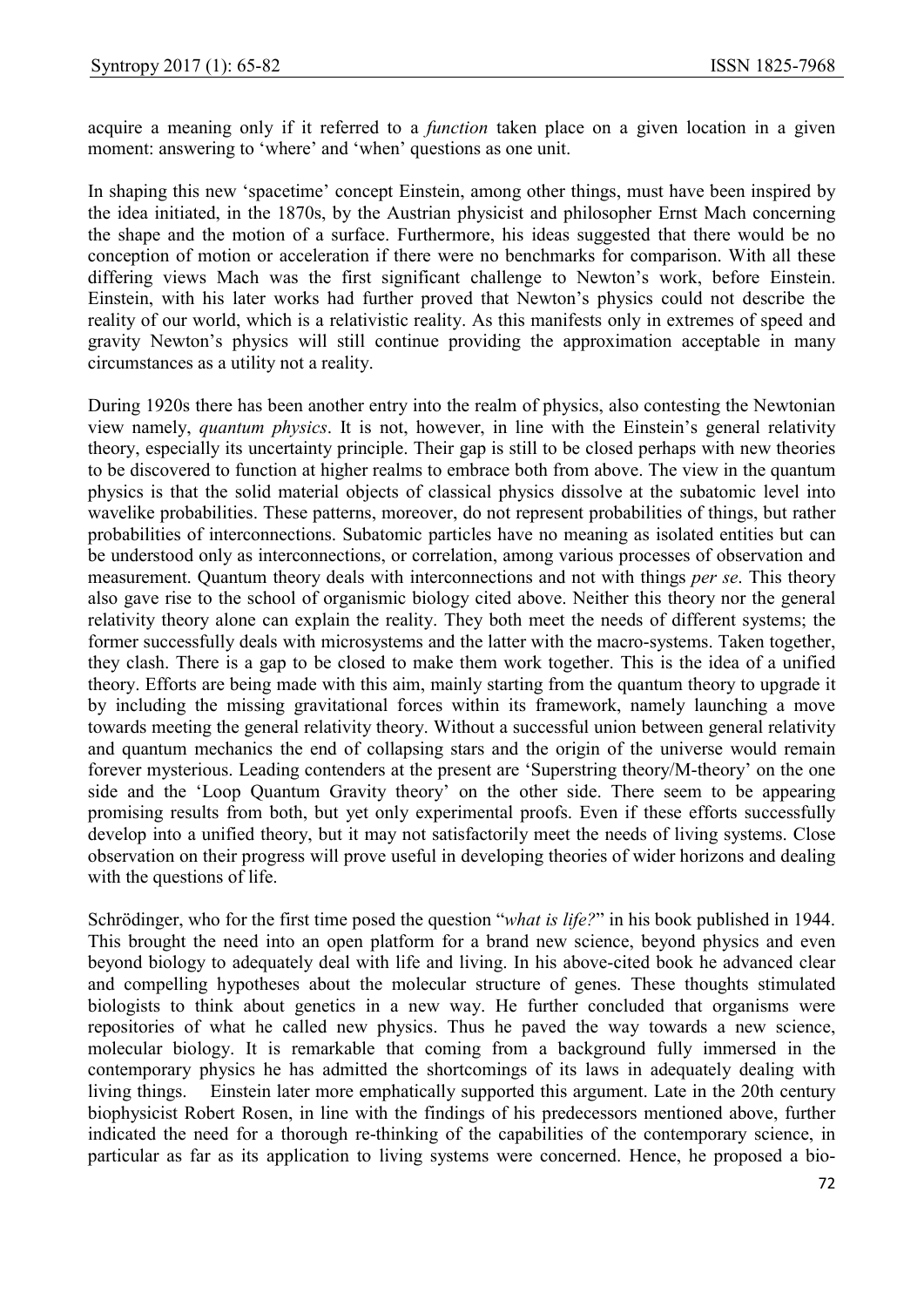theory as a new science capable of expanding the horizons of scientific enquiry much beyond the physics.

It is thought to be very appropriate to give here a passage from the introduction of the book of Ian Marshall & Danah Zohar, entitled 'Who's Afraid of Schrödinger's Cat?'. It may provoke reflection on the chances of the New Science and the New Thinking making a dent into the existing scientific struggle and conceptual crisis.

"One of the founding fathers of quantum physics, Niels Bohr, was often asked to speak to lay audiences about the new science. He would begin by telling a story in which a young rabbinical student goes to three lectures by a very famous rabbi. Afterwards, he describes these to his friends. The first lecture, says the student, was very good – he understood everything. The second lecture was much better – student did not understand it, but the rabbi understood everything. The third lecture, however, was the best of all, very subtle and very deep  $-i$  twas so good that even the rabbi did not understand it.

Bohr, like the rabbi of his story, never understood the science he had helped to create. Nor did Albert Einstein, who didn't even like quantum physics. Even today, some seventy years after it was fully formulated and long since it was joined by the further 'bizarre' sciences of chaos and complexity, many scientists have trouble coming to terms with the central concepts of the new physics – its indeterminism, nonlinearity, and causality; its fractals and wave/particle duality, and its cats that are alive and dead at the same time. Laymen can be forgiven for being largely unaware of how profoundly different the science of the twentieth century really is from past science, and how this difference may bear on their own lives and thinking. Science is often the harbinger of great changes that overtake human thinking. It draws its inspiration from often vague and tentative but wider cultural shifts and transmutes them into highly focused, rigorous, clear language, and into powerful images and metaphors."

## Conceptual Review

"Every year getting shorter, never seem to find the time Plans that either come to naught or half a page of scribbled lines Hanging on in quiet desperation is the English way The time is gone the song is over, thought I'd something more to say." Pink Floyd, from their song 'Time'

The concepts of objectivity versus subjectivity underlie the duality operating in all similar concepts representing the opposite sides of the same truth. Once Kant said: 'there is no objectivity, but there is a synthesis of many objectivities'. In a way, objectivity- subjectivity is like the non-separable opposite sides of the same medallion. We have, in effect, reached a stage where we have separated and placed them into very distinctive positions in faraway quarters, giving a preference to the former, believing that only objective judgments give us a sound, rational, quantifiable and thus reliable base to establish all of our life matters.

This belief is the off-spring of the Scientific and thereafter Industrial Revolutions of the Modern Era. This understanding has gone too far to put human being at a distance from the self, thus treating the own body as an object apart from the subjective self. Similarly anything around the human environment is observed and treated as an object apart from the observer. In effect, a particular attention is given to not letting the subjectivity to interfere or even corrupt the process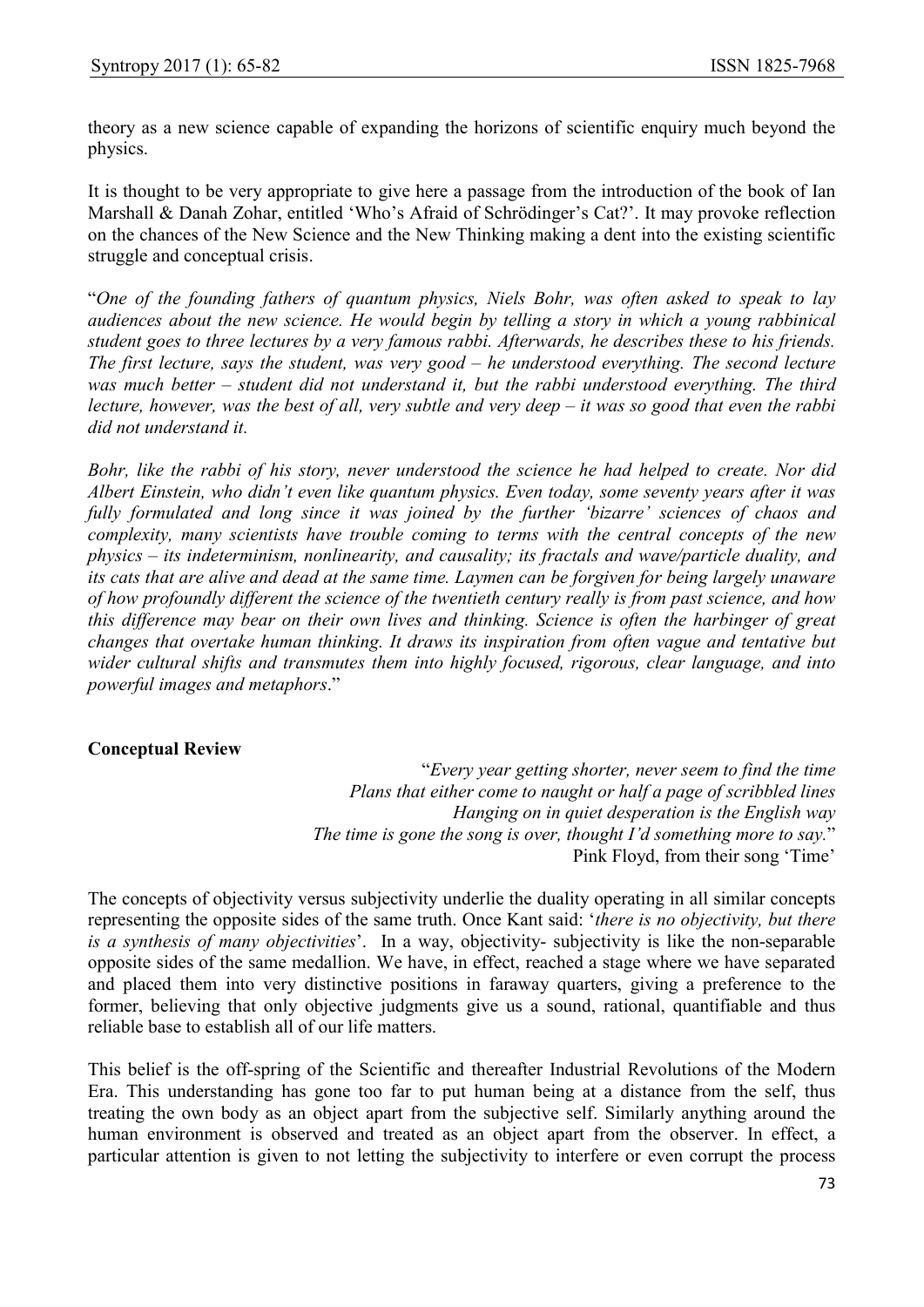objectively set in motion. This understanding prepared the ground for materialistic and mechanistic developments, which started in the seventeenth century with mechanistic theories breaking away from earlier beliefs considered to belong to medieval dark ages. This new paradigm reached its peak with the support of the industrial revolution during the first half of the nineteenth century as a religion-like ideology to support human happiness with materialistic means. The uniformity has become its supporting ally thus making things easy and reliable and controllable as long as they have a rational base. Since then most of developmental activities are designed and implemented within this concept. The modernity was born out of this revolution - reform.

Anthropologically and sociologically viewing, human being, with deep and lasting effects of mechanistic and simplistic approaches, has now evolved into a machine-like instrument to produce only material gains for his/her so-called happiness as well as for ensuring the wellbeing (!) of their societies. People have long started to use their body as a work-horse, without minding or realizing its potentially negative consequences on their true well-being. Only those, such as pure artists/scientists on the one extreme, able managers on the other extreme, were using their body as racehorses, with different formal/final causes though. They produce things of personalized nature in terms of art and grace-inspiring works on the one constructive side where the form prevails and in terms of prestige and material gains producing products on the other side where the matter/material reigns. Things, which they manage to produce, usually highlight their distinctive existence and their diversity representing at times diverse human values.

Such rare values, at times, could be exploited by those who see a potential material gain in them, rather than indicating them to others as models to help bring out their own diverse creative contributions into collectivity. Diversified inputs, if allowed, would then interact and through emerging synergetic relationships lead to healthy integration. The prevailing mechanistic approach has in effect created its own hard sub-concept of competition and conflict as against to the soft subconcept of cooperation and conciliation of the humanistic approach in every field of human life.

Now we have reached an extreme level of separation between subjectivity and objectivity, between cooperation among creative subjects and competition among greedy objects, all leading to a visible polarization between the materially well-to-do and the marginalized, in every sense.

Some of the similar concepts at their extreme states are listed below:

| <b>Time shrinking</b><br>limiting concept | Time expanding<br>relaxing Concept |
|-------------------------------------------|------------------------------------|
| Objectivity                               | Subjectivity                       |
| Closed systems                            | Open systems                       |
| Simple/static systems                     | Complex/dynamic systems            |
| Organization/top to bottom                | Self-organization/bottom up        |
| Tyranny/Oligarchy                         | Democracy                          |
| Guided democracy                          | Direct democracy                   |
| Revolution                                | Reform                             |
| Destructive                               | Constructive                       |
| Analytical/reductionistic                 | Systemic/relational                |
| Linearity                                 | Non-linearity                      |
| Predictable/known                         | Unpredictable/unknown              |
| Ideological                               | Ideal                              |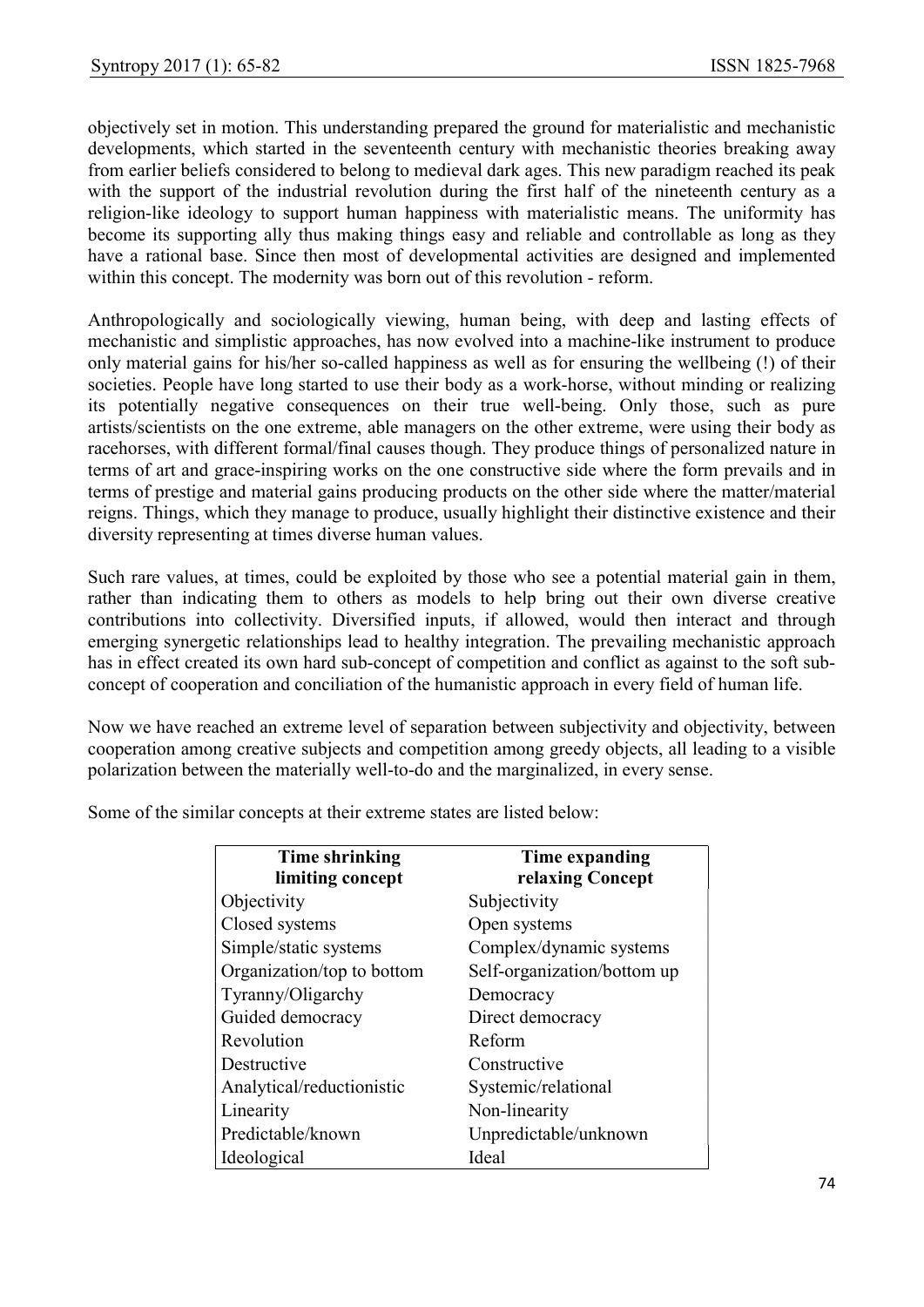| Project approach/deadlines | Process approach         |
|----------------------------|--------------------------|
| Rigidity                   | Flexibility              |
| Stressful                  | Relaxed                  |
| Rational                   | Inspirational/creational |
| Matter/materialistic       | Formal/humanistic        |
| Mechanistic                | Quantistic/relational    |
| Consumerism                | Conservationism          |
| Reactionary                | Reflective               |
| Uniformity                 | Unity in diversity       |
| Competition                | Cooperation              |
| Conflictuality             | Reconciliation           |
| Information/knowledge      | Wisdom/intuition         |
| Epistemology               | Ontology                 |
| Syntactic                  | Semantic                 |
| Experimental               | Experiential             |
| Tangible                   | Intangible               |
| Quantitatively measurable  | Qualitatively valuable   |

Most of these concepts are considered to be opposites and yet are similar within their groups. When one of them is detected in one situation, their "opposite" also tends to appear simultaneously. Within this framework 'being' and 'becoming' are not introduced as opposites to be calibrated and integrated in the process, because 'being' is the lighthouse of 'becoming' It is not its opposite.

Relatively speaking concepts listed above, in both sides, have their specific places, which can be safely and consciously referred to in day to day human-life and living at large. At extremes, they are the characteristics of strictly closed-impervious versus freely wide-open pervious systems. What is essential is to recognize their roles as counter-weights in achieving true balance. In this manner, we can consciously utilize them to help resolve problems and overcome stumbling blocks in human relations over time. In this process dialogue, negotiation and reconciliation in both practical and mental senses are the major facilitators. Equilibrium/Stability is the meaning of the game. In this process, it is not only a balanced use of concepts but also the ground to be created for the organization of balanced relationships to take place among the past, the present and the future by weaving their healthy threads. Being progressive and modern does not always mean being advanced in qualitative terms, if not functioning on the bridge by continuously observing and experiencing both sides of the flow. In the process these two sides of the truth get closer on the way to integration. The process, once in motion, continues. Stability and balance allow progress and peace.

Here below the 'process approach' is briefly described and the compatibility between the Rosennean complexity theory and such processes is examined, in particular in the next chapter, the bridge, with a view to demonstrate its potential for wider use.

'Process approach' is a natural way to work relationally towards a long-range objective. It has a continuing nature in which the *time* is never a constraint in that it never shrinks. On the contrary it relaxes as needed. In a way, it is doing things with no deadline to *per force* obliging them to reach completion within a fixed period, as the case in a project approach, which can be relaxed only in cases of force major. But the work, all the same, continues progressing towards a shared ultimate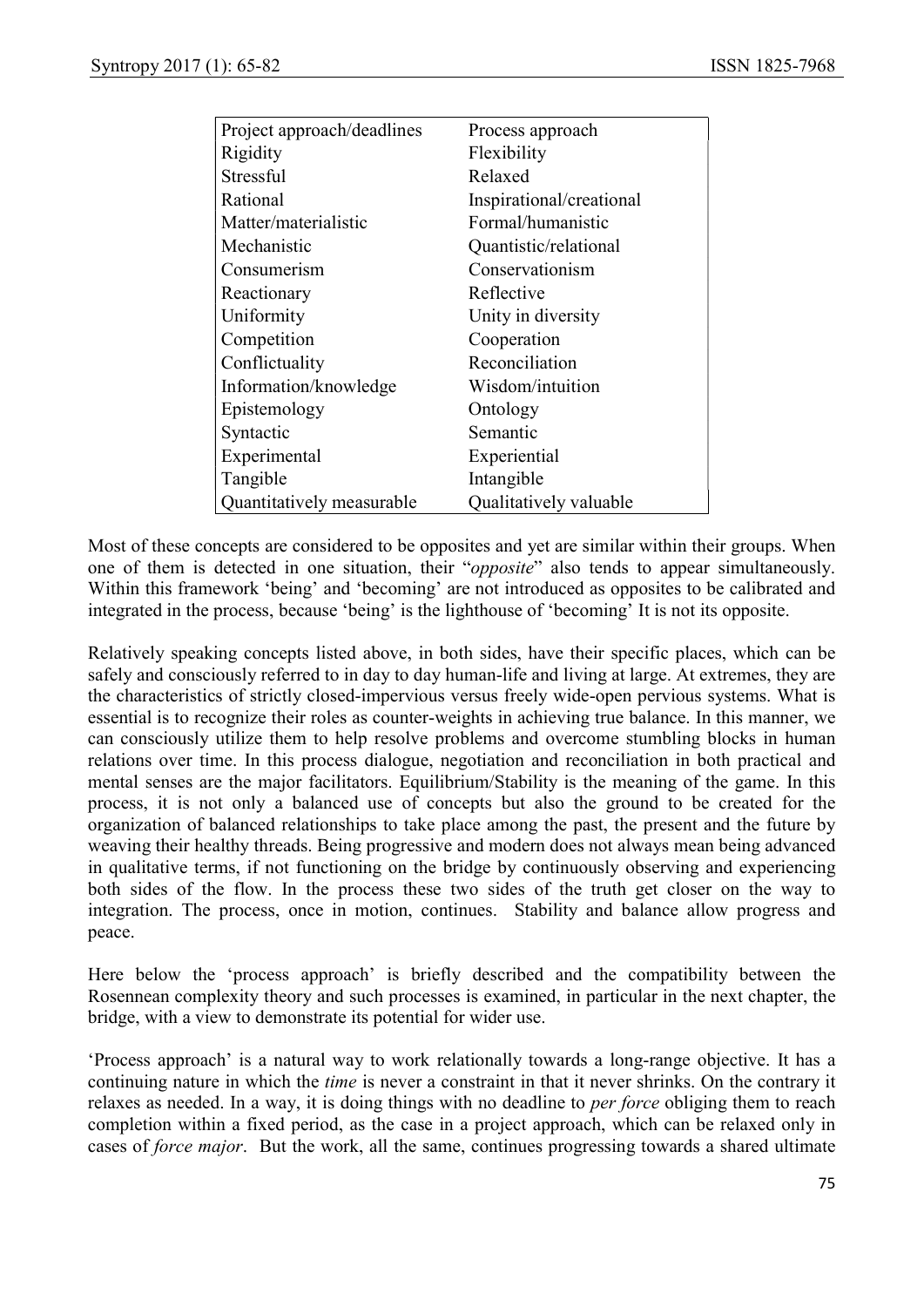goal. It may require temporary deviations and back and forth movements without losing the sight of the goal. It is a dynamic, non-linear, self-reinforcing, synergistic operation within the complex natural environment. Here, what counts is not so much weaving the texture of matter (by integrating the individual ingredients towards building a whole), instead it is letting the relationships between and among such ingredients interact harmoniously, entail, fold and organize themselves into a functional whole, as a continuing process.

A stable, effective, balanced process is much like what Robert Rosen described living organization to be. He said that organisms are open systems, meaning matter and energy flow through these systems, continuously, yet living organisms maintain their own organization. On the way, the process may become more and more complex and subtle owing to a continuing folding and resulting synergies, thus requiring equally subtle solution. Such things hard to quantify as implied also in Rosennean Complexity Theory. It is self-organizing, nonlinear-dynamic flow of functional (purpose directed) interactions and relationships, (Figure 2). The management in the process approach ideally occurs, also in a self-organizing manner, through an intelligent feedback system flowing as loops into the process in progress as an invisible parallel organization which fulfills a remedial function in a reverse order: a kind of self-correction and re-arrangement.



Figure 2- Self-organizing process: a non-linear and dynamic flow of purpose directed interactions

This kind of natural feedback and self-improvement/correction/re-arrangement in a process is also akin to metabolism and repair capabilities in a biological system.

While the existing scientific theories such as the gravitational relativistic theories are successfully dealing with macro-cosmos and the quantum theories (as the mother of many advanced technologies) with micro-cosmos, both by-pass the subtleties involved in living systems. Rosennean Complexity Theory offers a solution by addressing the issue from another point of view. Namely, it takes a relational view of a system, which addresses both the material structure and the larger organization of systems as a whole. In this view, the entire organization is given the higher priority because, as system complexity increases, organizational matters contribute for more causality in terms of the behavior of these systems than the material structure alone can account for. Living systems are extremely complex, as are systems composed of them. Human consciousness and social systems are particularly difficult to analyze using the current scientific paradigm. To approach them more usefully requires operating on a realm higher than that dealing with purely material, noncomplex systems, although it must naturally encompass them as well.

While science is still struggling to understand what space and time actually are and where the reality now stands, the question becomes: Could Rosennean Complexity Theory, with its multi-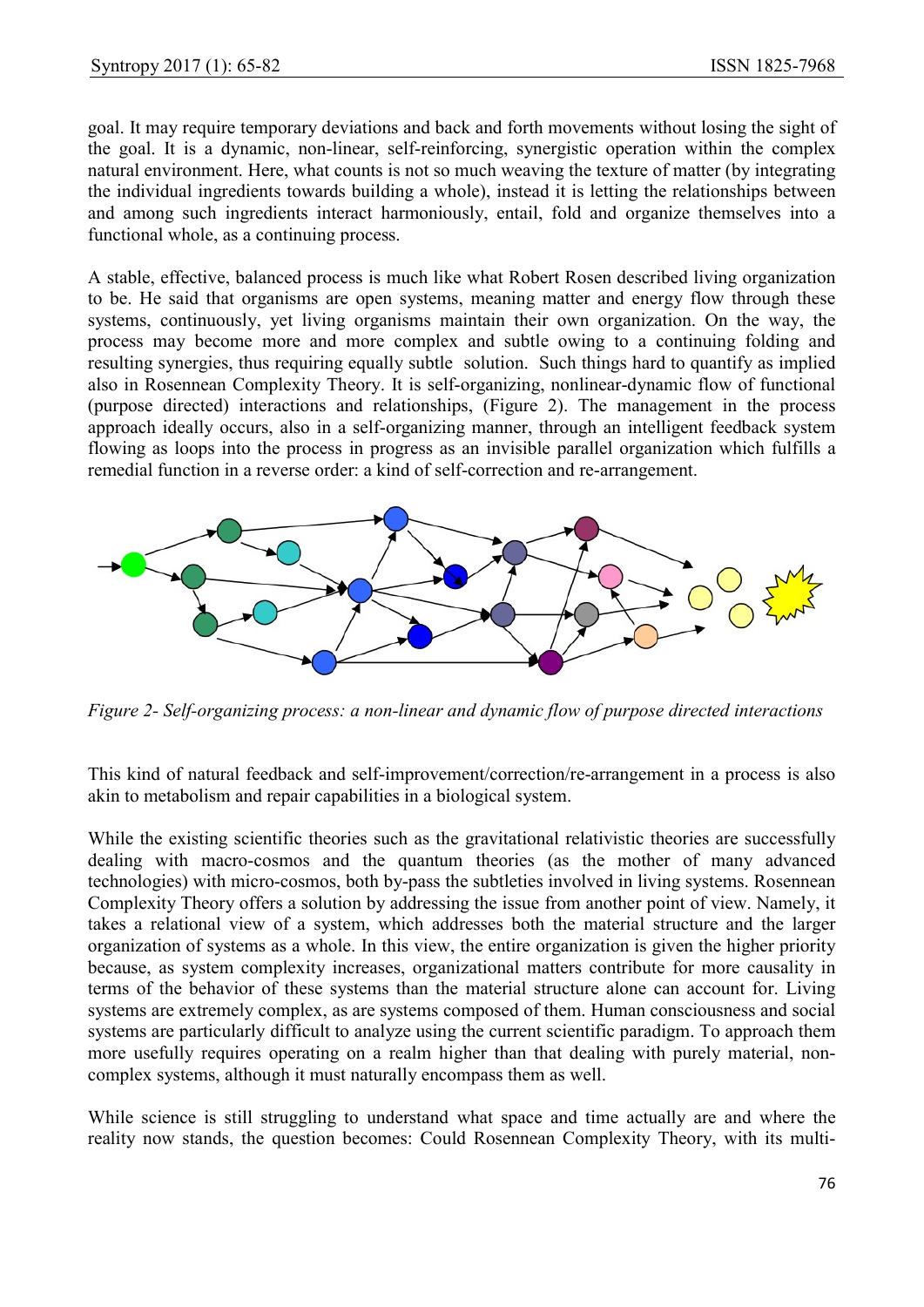dimensional potential, present a sound base in the search for the wide-reaching general theory of a new dynamic scientific approach?

### The Bridge-Magic Wand ?

"Each time a geometrical form is produced, an expression of the universal oneness is made; it is at once unique at time and space and also timeless and transcendent, representing the particular and the universal." by Nigel Pennick 'Sacred Geometry', 1980

A drastic change from a life, conducted under the 'shrinking time' concept, namely mechanically and materialistically organized, to the one, which is experienced under the 'expanding time' concept, namely organically and holistically self-organized, is not easy. But it is possible. The will may play the role of the needed magic-wand to start the ball rolling and the grace to keep it going. Cultural world mirrors the behavioral changes occurring in human conduct and in nature's responses within the underlying also changing time and space. Human being has a lot to learn from these changes if s/he lives as an insider who is fully involved within happenings as a subject and a manager to keep the thread flowing from one state to the other with the help of a well-maintained bridge. In this process, memories, archives, archeological findings, historical buildings and monuments, literature and art of many kinds play an important role in keeping alive the essence of the past as the humanity's precious treasure. When this thread is broken, the humanity starts devolving, thus losing many steps so far taken in its struggled evolution.

Recovering follows a process approach. Living systems, as complex systems, are excellent candidates for such processes, involving growing, healing as needed, and maturing through natural dynamic changes with flexible deadlines or with no deadlines, like in the nature. In practical terms this process common to all living systems, which may also be applicable to physical and chemical systems, includes rehabilitation of land, water, air, societies and the humanity at large to be the custodians of an harmonious and sustainable life-environment. All depends on maintaining healthy relationships among parts involved and self-helping such relationships towards purposefully weaving and keeping a graceful texture as a common goal.

Here below, a few factual examples are given to demonstrate how the past can be revisited and its healthy essence could be carried into the future passing through the present. This can be humanly possible by relying on the ever-existing harmonious organization of relationships originally woven into the shape of the matter, which embodies the shape and its content. The latter always stays ready for abstraction as needed in due course.

 The simplest example is the organization of things in our daily living such as organizing the books-documents in a library or in a book- shop. They can be arranged by topic, by author, by language, by publisher, and by alphabetical or chronological order and so on. Similarly life is made up of different ways and may be viewed from a variety of angles keeping the secret of diversity as the seed of the dynamic harmony. One continuously needs to choose, to taste, to store, to arrange and rearrange things each time differently by the inspiration of the moment. Learning the art of composition of things out of many ingredients is the essential ability to acquire for living a life worth maintaining.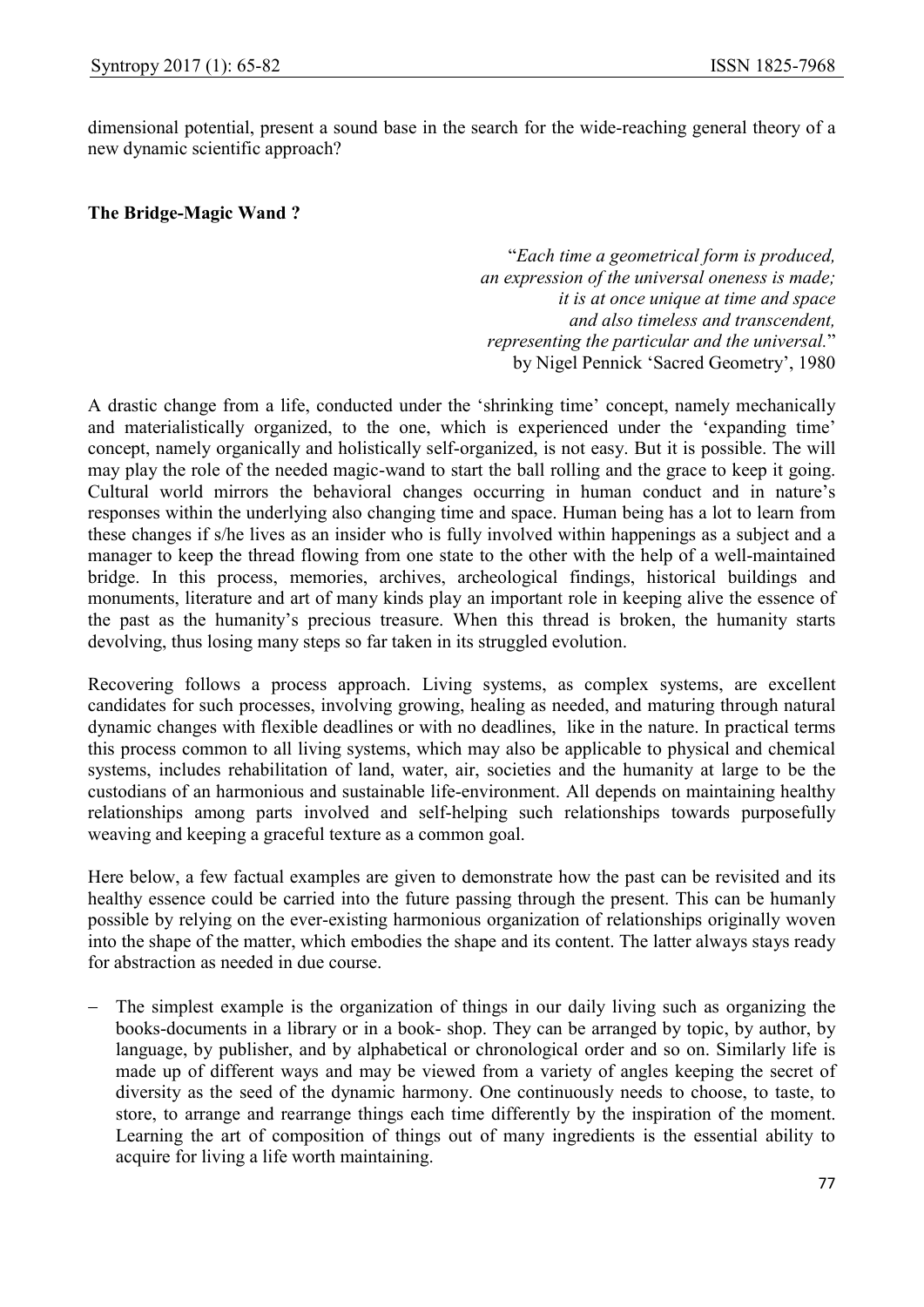- Self-healing as the nature does, if it is left undisturbed, with its inherent ability to regenerate, to build its defense system–immunity, rejuvenate, re-produce and selfheal with a healthy interaction and cooperation with its environment to ensure a long life such as millenary trees found in jungles as examples. This is the area for an immediate application of the proposed biotheory dealing with its subtleties to fill in the gaps of present scientific theories.
- Self-organized social systems, organized based on the natural strengths of areas and of their indigenous people or the similar, in line with the principles of complex systems applicable to all living systems. In this specific situation, the magic wand to make and keep a harmonious whole consists of each component's sense of equality and responsibility, be it an individual or a group, on the one hand and a mutual trust and respect among all components on the other hand. Without this collagen, societies are bound to degenerate, as the human history teaches us. During October 2004January 2005, an exhibition staged in antic Roman Trajan's Market (itself an archeological site) in Rome/Italy reporting on the findings of an ongoing archeological research of the University of Rome, carried out since 1960s in collaboration with the Turkish government. The work is carried out in the location of Arslantepe within the basin of the Euphrates River in Anatolia (present day Turkey). Findings of this research reveal extraordinary realities concerning societal rises and falls, going back to 10 000/9000 B.Cs. It recounts the history of power: its origins, development and ideological legitimization between the 9th and the 1st millenium B.C. through the origins of agriculture, the emergence of social classes, bureaucracy and the first forms of political and military control. It almost tells us what and where we are now. Without knowing the same pattern has continuously been simulated throughout the history up until our times, without realizing and learning from its repeated drastic failures. The information is now available in the form of literature, computer simulations, satellite images, drawings, photographs, architectural models and assonometric visions, etc. for transferring not the model but the hidden wisdom to the future. It is now a living repository of human history to revisit the past and learn from. A couple of images are shown in Figure 3.
- Architecture is a visible expression of how a specific historical-cultural era shapes its space and draws its boundaries between the inside and outside. Geometry plays a central role in architecture by giving life to its symbolism through a shape. Throughout the known universe the function of the geometry is an unchanging value in transitory existence. Artists-architects, especially holistic and organically minded ones, had recognized this transcendental quality upon which the fabric of culture is hung. They, by exercising their craft, had provided the inner matrix upon which the outward forms are based. This way the content embodied in their geometry-shape such as functions, ideas, conceptions, as unchanging values were being transferred to perfection from one period to another, even from one culture to another perhaps with some modification in contents, regardless of materials used as their shells. Restoration has, therefore, an irreplaceable function in transferring the healthy spirit from generation to generation. Throughout the history religions have used the geometry for disseminating and ensuring the continuity of their ideologies, in the form of temples, synagogues, churches and mosques among others with their profane versions as monuments erected to commemorate certain remarkable events in the history of man.

A few examples of restoration are given below to illustrate this point and the need for the employment of the process approach in their realizations as they deal with the transmission of insights involving complex subtleties to tackle, letting a self-arranging, self-managing method to work within a flexible time-span.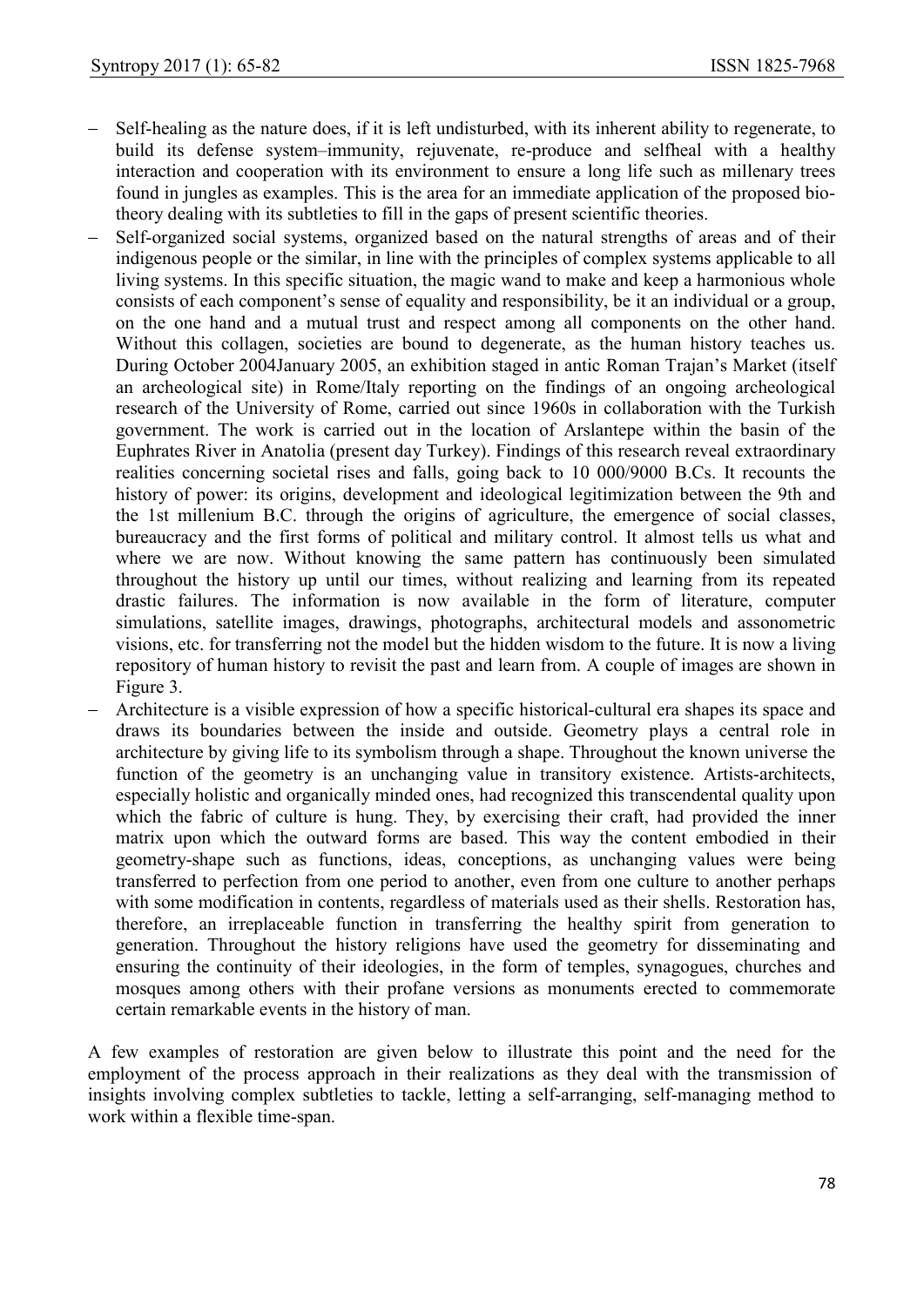- One recent example, where in its realization art, science, and technology melted in the same pot, is the restoration of the 15th century frescoes made by Andrea Mantegna in the Heremitans Church and Ovetari Chapel in Padua, Italy. It was completely destroyed about 60 years ago during the 2nd World War. Within the debris, more than 80 000 pieces had since been collected by local people, representing only 10% of the whole. A mathematical model has now been developed by using these pieces, by also using the map image prepared by the technicians of the Church in 1920. In developing the model the circular harmonic technique, which helps attract pieces to their original places, trusting the natural harmony inherent in the original work. This model is being used for the restoration of this both culturally and artistically invaluable work. This example further supports the truthfulness of the ancient wisdom, as mentioned earlier in reviewing the theories of ancient thinkers, in particular that of Pythagoreans and much later Poincaré, among others.
- {PAGE }
- Another example is the Chartres Cathedral in France built in the 13th century as the French Gothic expression. It was built by the medieval master-builders who inherited their craft from their peers, who in turn were involved in the construction of religious structures built in the Near East in earlier times. The Chartres Cathedral was, especially, built in the image of 12th-13th century Seljukean/Islamic architecture, which, in effect, made a significant influence in the emergence of the Gothic style in Europe, which reflected the ideas and sentiments of the time, perhaps carrying a similar expression to spread.
- Another example concerning the restoration activity is the recent work carried out in Turkey in support of the restoration of a 13th century Islamic historical work of art. It is an old hospital, which is built forming an integral part of the Divrigi-Ulucamii Mosque- a complex, historically and culturally unique of its kind- presently about to collapse and thus needing an immediate attention for restoration before it was totally lost. Within the auspices of the Faculty of History of Medicine of the University of Istanbul, a team of decorative-art and miniature artists, has worked for full two-years and produced the patterns of declining motifs and symbols on the walls and pillars of the building-complex. They, in many instances, extrapolated them from the fallen and broken pieces registering thus the expressions hidden therein as healing messages of the healing house, to be referred to, as needed, in the authentic restoration of the building. The center is, purposefully, organized to revive and update the historical decorative art without distancing it from its roots. Their work has been exhibited during the 7th National Congress on The History of Medicine, held in Divrigi- Sivas, in June 2004 and has been compiled in a book. An example (a real stone carving with its model in miniature) is presented in Figure 4.
- The last but not the least, especially owing to the importance of his dynamic art works in the introduction of aesthetics and plasticity into engineering is the 20th century American engineer/artist Alexander Calder. He introduced a time dimension into his work. While the shapes and forms in his works of art are of an abstract genre, their meaning involves a return to nature, that is to first principles, which seems to be an indispensable condition of any great work of art or movement in art. Calder had an eye for beauty, a sensibility to aesthetic meaning, which would usually escape the engineer. The result for us is an inter-dependent movement in a continuing motion and has a hidden organization of their relationships consisting of varieties of form balanced with delicate precision into experiencing the perfect union of nature and art.

Calder's suggestive work also alludes to the need of plasticity in material/matter used in creating the art piece to enhance the content of the work of art concerned. The plasticity being amenable to needs helps matter fold fully into the whole, thus joining the form, with function and purpose of the engineering or artistic construction. This new quality illustrates the basic difference between the rigid concrete and stone and the flexible and plastic steel, wood and the like as building materials.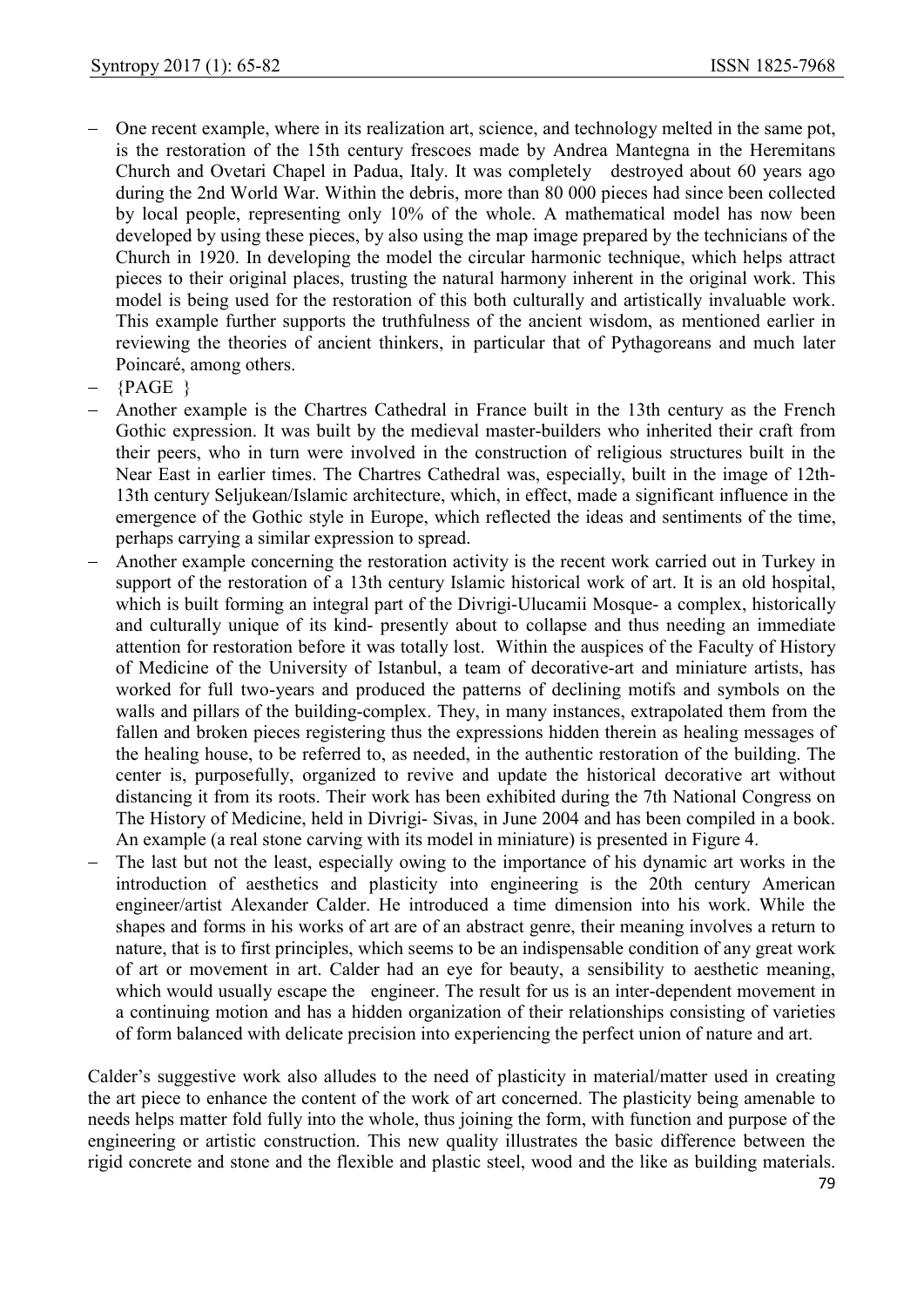This is in effect an important point for construction engineers, especially those erecting high buildings expected to be resistant to strong winds and earthquakes as well as to sea-quakes (tsunami) as recently experienced in the South-East Asia.



 $$ 





Figure 3 - Archeological site of Arslantepe, Anatolia:

- a) General view of the hull of Arslantepe
- b) 4th Millenium BC Imperial Palace
- c) reconstruction design of the main hall of the Temple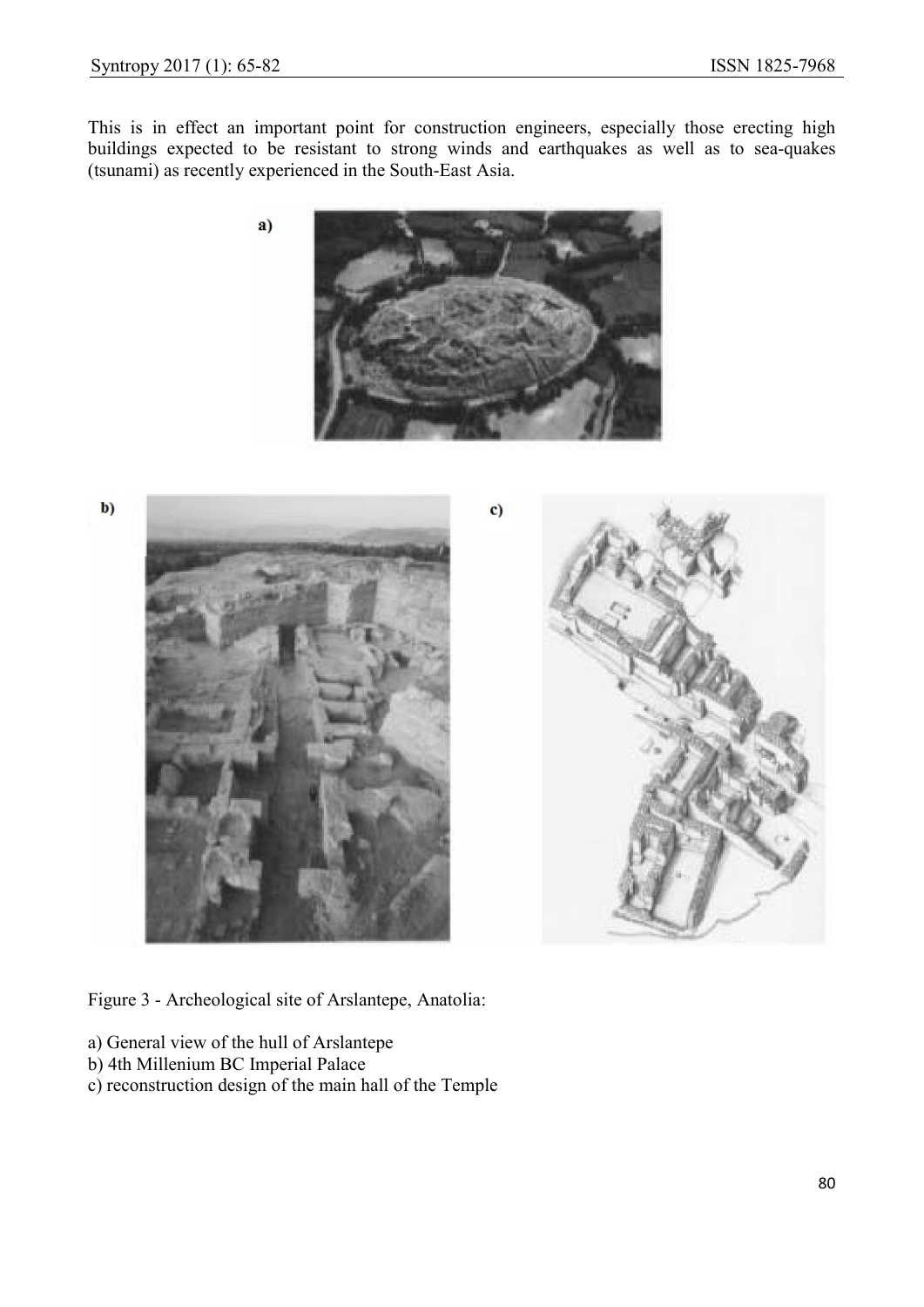

Figure 4: Divrigi Ulu Cami, Sivas, Anatolia - west door motifs a) photograph b) miniature

## Conclusion

We need to acquire the ability to deal adequately with complex, dynamic-nonlinear, systems with all its subtleties in order to retreat back from the threshold of anxieties for the future of the planet and the humanity. In the field of science, especially those dealing with living systems, this may mean finding suitable methods to understand the organization of relations among parts integrated synergistically into an ever-emerging whole, also made up with similar wholes in themselves. It is peeping into the dynamic interconnections and understanding their messages, which are also dynamic in nature. While rational models fit well to simple/closed systems, they cannot deal with the subtleties of complex/open systems. What is needed are relational models. This takes us outside the sphere of rational mathematical functions to look for new mathematics of complexity with new type of functions and forms such as complex geometric patterns, which represent the systems' dynamic properties. Among them, function, purpose and pattern mesh and altogether they cooperate with matter. Our present work, also to be dynamic and nonlinear, has this goal as its objective.

The human being has lost its plasticity to re-adjust and re-generate itself. It has also lost its inherent ability for consciously experiencing and sharing both joy and pain. To regain these lost qualities it needs to re-arrange the dynamics of its inner-self by simply mimicking the nature and its grace.